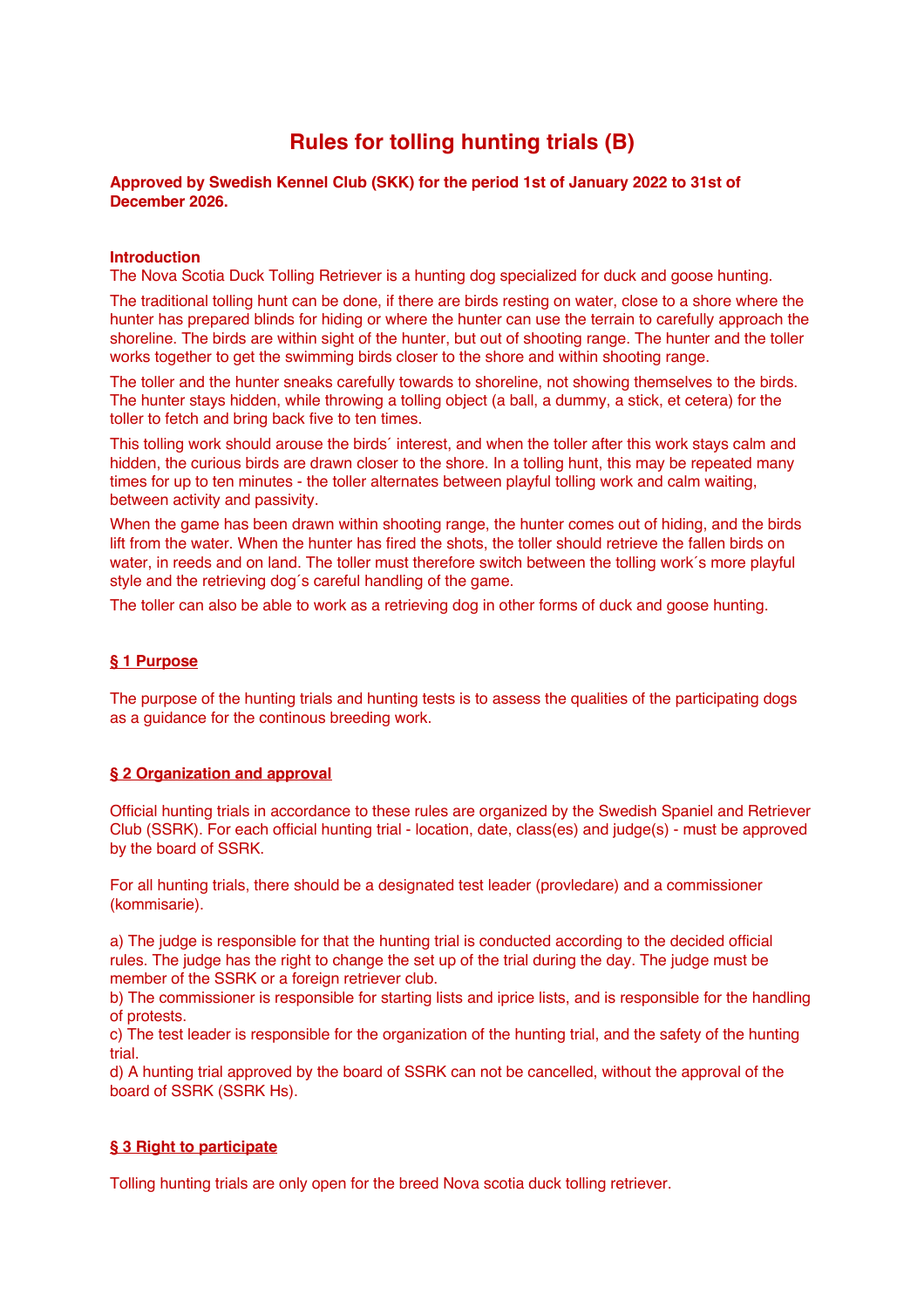At the time of entry, the dog must have the qualifications required to start in the class where it is entered. If a dog during a hunting trial qualifies for a higher class, and this is organized at that hunting trial, the organizers may allow a dog to start a second time if the class is not full.

# **Membership requirements**

The dog owner must be a member of SSRK, or a corresponding foreign club (breed club or retriever club).

The dog handler must be a member of the Swedish Kennel Club (which includes SSRK), or a corresponding foreign club (kennel club).

# **Registration requirements**

Swedish-owned dogs and dogs partly owned by Swedish owners must be registered in SKK.

For foreign-owned dogs, a copy of the registration certificate must be sent to SKK and this must be registrered in their data base.

If the requirements above are not met, the results awarded to a dog at the hunting trial will be canceled.

Results awarded are registered by SKK.

# **Limited number of entries**

The number of possible entries at a tolling hunting trial must be announced when the trial is announced. The number is decided by the organizers.

If there are more dogs entered than the possible entries, a draw must take place immediately after last day of entry. The organizers can prepare a list of substitutes (reserves), if there are more dogs entered than the possible entries. If there are reserves eligible to start, and dogs that has qualified for a higher class at the actual trial, the reserves has precedence.

The draw takes place in accordance with the decisions by SSRK Hs.

At the Toller Special, the Toller Club may ask SSRK Hs for changes in limitations and rules for the draw.

# **At the hunting trial, these may not enter:**

a) A dog belonging to the test leader or commissioner on duty.

b) A dog belonging to the serving judge, or judge in training. A judge or judge in training may start in another class at the trial, if this is judged by another judge.

(c) A dog that has been owned, kept, or personally trained by the judge or the judge in training the last six months before the hunting trial.

d) A dog owned by someone from a serving judge´s household.

e) A bitch in season.

# **§ 4 Registration and fees**

Registration and payment of the entry fee must be made in accordance with current instructions.

The entry fee is refunded:

a) If the announced trial is canceled.

b) If a trial has more entered dogs than possible entries, and a dog didn´t get a possibility to start. c) If a dog falls ill, is injured or dies before the trial - a veterinary certificate or a cerificate from a person well-known within the SSRK organization, must be sent in to the organizer within three working days after the trial.

d) If a bitch goes in heat - a written certificate issued by a veterinarian, or by a well-known person within the SSRK organization must be sent in within three working days after the trial.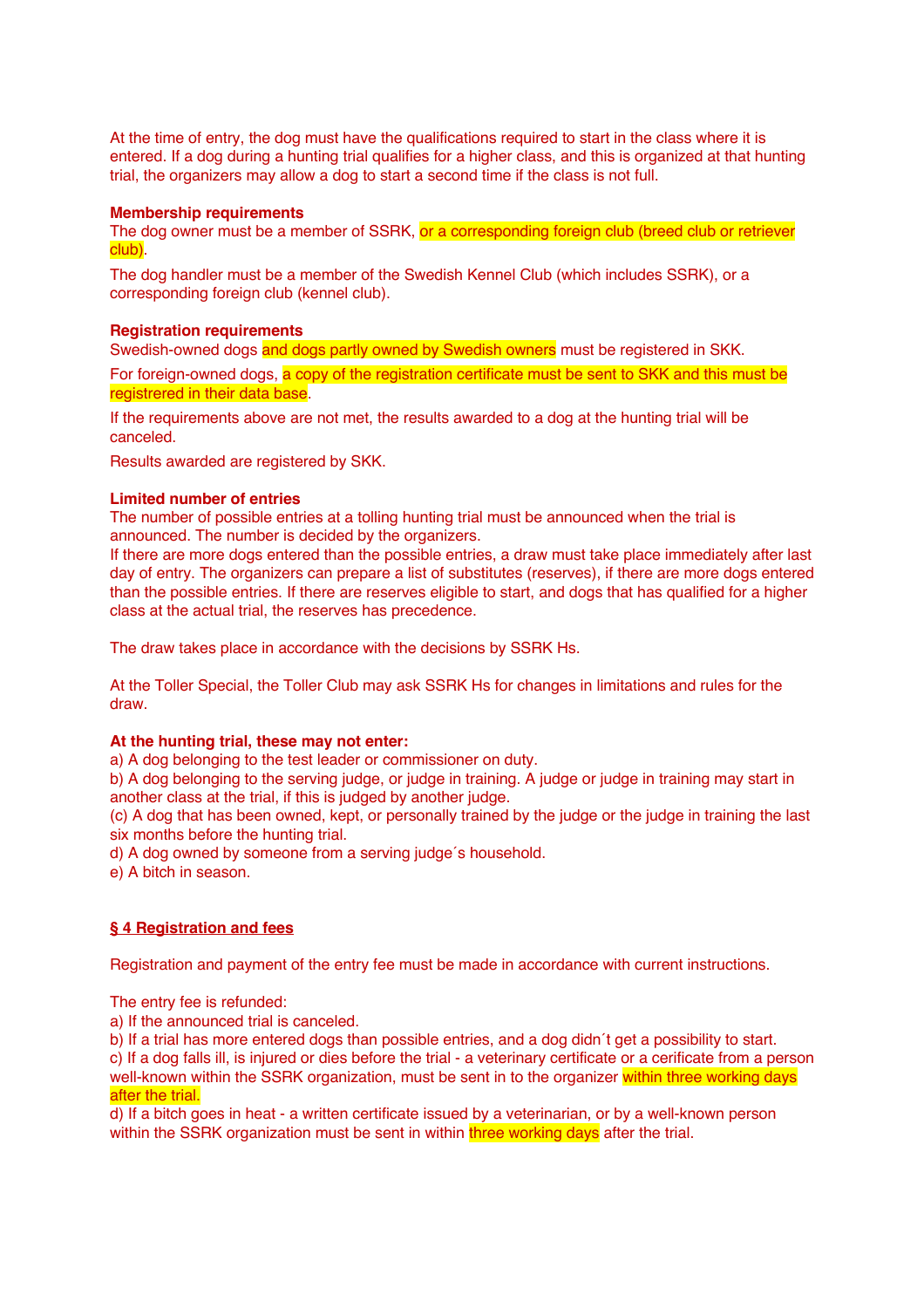e) If a dog, that after the entry to the current trial, has received prize at another trial and this prize stops participation at the current trial - the handler should inform the organizer as soon as possble and not later than four days after the prize was taken.

f) If the entry fee is refunded, the organizer has the right to deduct parts of the fee to compensate for administrative costs.

# **§ 5 Classes**

## **Beginner class (Nkl)**

For dogs that have reached 12 months of age on the first day of the trial.

A dog that has received an "Excellent" may remain in the class during the current calendar year, however, in the event of more entries than the possible number of dogs, it must leave place for a dog that has not yet received a "Excellent".

A dog does not have the right to return to Nkl, after starting in Ökl.

## **Open class (Ökl)**

For dogs that have received one "Excellent" (or "1st prize" before 1/1/2022) in the Beginner Class at an official tolling hunting test, and who have not yet received two "Excellent" (or "1st prize" before 1/1/2022) in the Open class.

A 1st prize or "excellent" awarded at an official tolling trial, Beginner Class, with cold game in another country - also entitles the dog to enter in Open class. If the official tolling trials in Beginner Class are organized on dummies in another country, a 1st prize or "excellent" for a dog registered in this country, entitles the dog to enter Open class.

A dog does not have the right to return to Ökl, after starting in Ekl.

# **Elite Class (Ekl)**

For dogs that have received two "Excellent" (or "1st prize" before 1/1/2022) in Open Class on tolling hunting trials. One of these prizes may have been obtained in Ökl or equivalent in an official tolling hunting test with cold game in another country.

A dog that has received three "Excellent" (or "1st prize" before 1/1/2022) may remain in the class, however, in the event of more entries than the maximum number of dogs, it must leave place for a dog that has not yet received three "Excellent" (or "1st prize" before 1/1/2022).

#### **Practical tolling hunting test**

For dogs that have received at least two "Excellent" (or "1st prizes" before 1/1 2022) in Elite Class on tolling hunting trials. One of these prizes can have been awarded at an official tolling hunting trial with cold game in another country.

# **§ 6 General setup for the tolling hunting trial**

The tolling trial is set up in the available terrain, to give the judge the best possibilities to assess the dogs´ qualities on land and on water - and especially in the tolling work.

The trial covers situations from a traditional tolling hunt. A hunter with a toller has scanned the water for resting ducks or geese. When birds are discovered, the hunter and dog carefully moves down ro the shore and into a hiding place by the water. The tolling work attracts the birds and they swim closer and within firing range. Shots are fired, birds fall, and are then retrieved.

The test site should preferably have enough water vegetation, so cold game laying on water aren´t always in plain sight for the dog.

During the trial, situations that will happen during a tolling hunt, are simulated. For some game, shots are fired and the dog and handler will see the throw and mark the spot where the game fell. For some game, shots are fired when the dog are working with other tasks - the handler will be told where the game fell - the dog should then be sent blind and directed to the spot by the handler. For some game, neither the dog or the handler knows exactly where the birds fell, only in which area - the dog should be sent to independently search the designated area in the terrain. The search area can be both land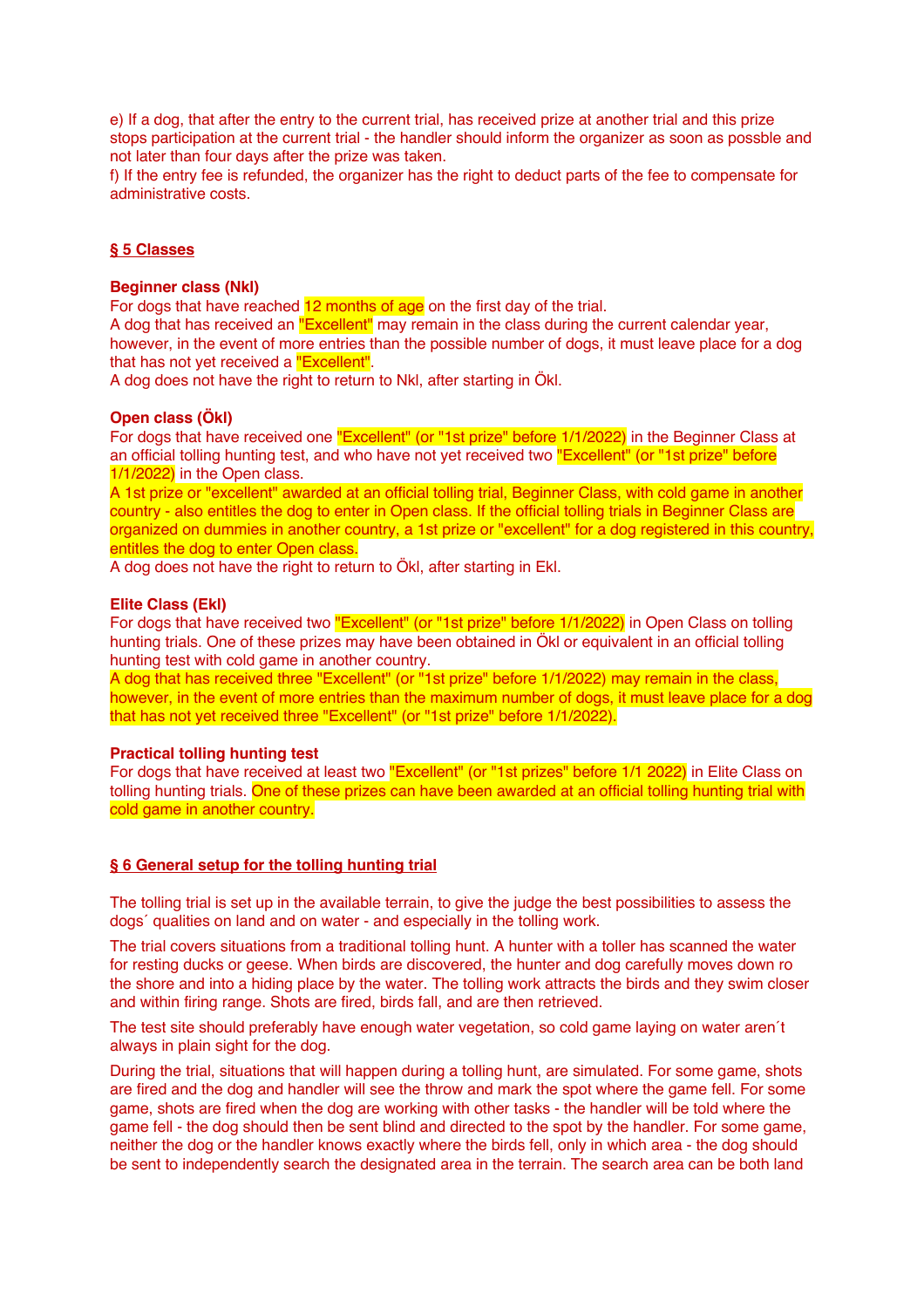and water. In addition, the dog´s ability to stay calm and quiet in stressful situations - like when shots are fired or game falls - should be assessed.

The toller is used on duck and goose hunts with shotguns, and the distances to the falling game shouldn´t be longer than 50 meters. The distances at the test area should be adapted to prevailing external circumstances.

Before the start of the trial, the judge must inform the participants about the set up of the trial. The judge decides how and where the handler may move during the trial, and whether the game should be retrieved in a certain order or if handler/dog can decide this. The dog should be without a leash throughout the whole trial, unless the judge announces otherwise.

The judge must have the opportunity to assess the dog´s working ability and the dog´s obedience in different situations. Marks should be thrown so that the dog doesn´t see the game from the starting position. The shooter must be positioned so that the marks fall within firing range. The shots should attract the dog´s attention to the tasks ahead.

The dog´s ability to work on water and land should be assessed in one context. The test area should not be divided into different terrain areas, and unnecessary long walks between different parts of the area should be avoided.

The set up of the tolling trial may change depending on the natural possibilities in the test area. The test leader and the judge should coordinate the set up to a suitable level of difficulty within the available test area.

# **The game**

The test leader is responsible for the conditiion of the cold game used. At the trial, only game in condition as newly shot game, should be used. Frozen game, that hasn´t been thawn, must not used.

The judge should ensure the quality and storage of the game during the trial.

Only game (duck and geese) that in nature reacts to a dog tolling can be used at the tolling hunting trial.

# **§ 7 Implementation of the trial**

# **a. Beginner class (Nkl)**

The dog should have at least six opportunities to retrieve cold game, at least two of these should be on deep water. At least three shots should be fired for each dog. The set up of the test should make it possible for the judge to assess sneaking/approach to the tolling net, tolling work, marks, will to please and will to cooperate, and free search.

# **b. Open class (Ökl)**

The test area should have waters comparable to more difficult hunting terrain. The dog should have at least nine opportunities to retrieve cold game, and at least four of these should be on water (with at least two on deep water). At least four shots should be fired for each dog. The set up of the test should make it possible to assess sneaking/approach to the net, tolling work, marks, will to please and will to cooperate, blind retrieves, and free search.

# **c. Elite Class (Ekl)**

Elite class is in principle arranged as Open class, but with increased difficulties. These difficulties could be using more than one net in the tolling work, disturbances during tolling work, tougher and more difficult terrain, more difficult marks, more challenging blind retrieves, and games falling in trickier sites.

# **d. Practical tolling trial**

In the practical tolling hunting trial the judge should be able to assess the dog´s ability to attract living ducks or geese through tolling, as well as the dog´s retrieves and handling of warm game. Shots should be fired and game retrieved.

In a practical tolling trial, the judge may shoot. Other hunters can be used.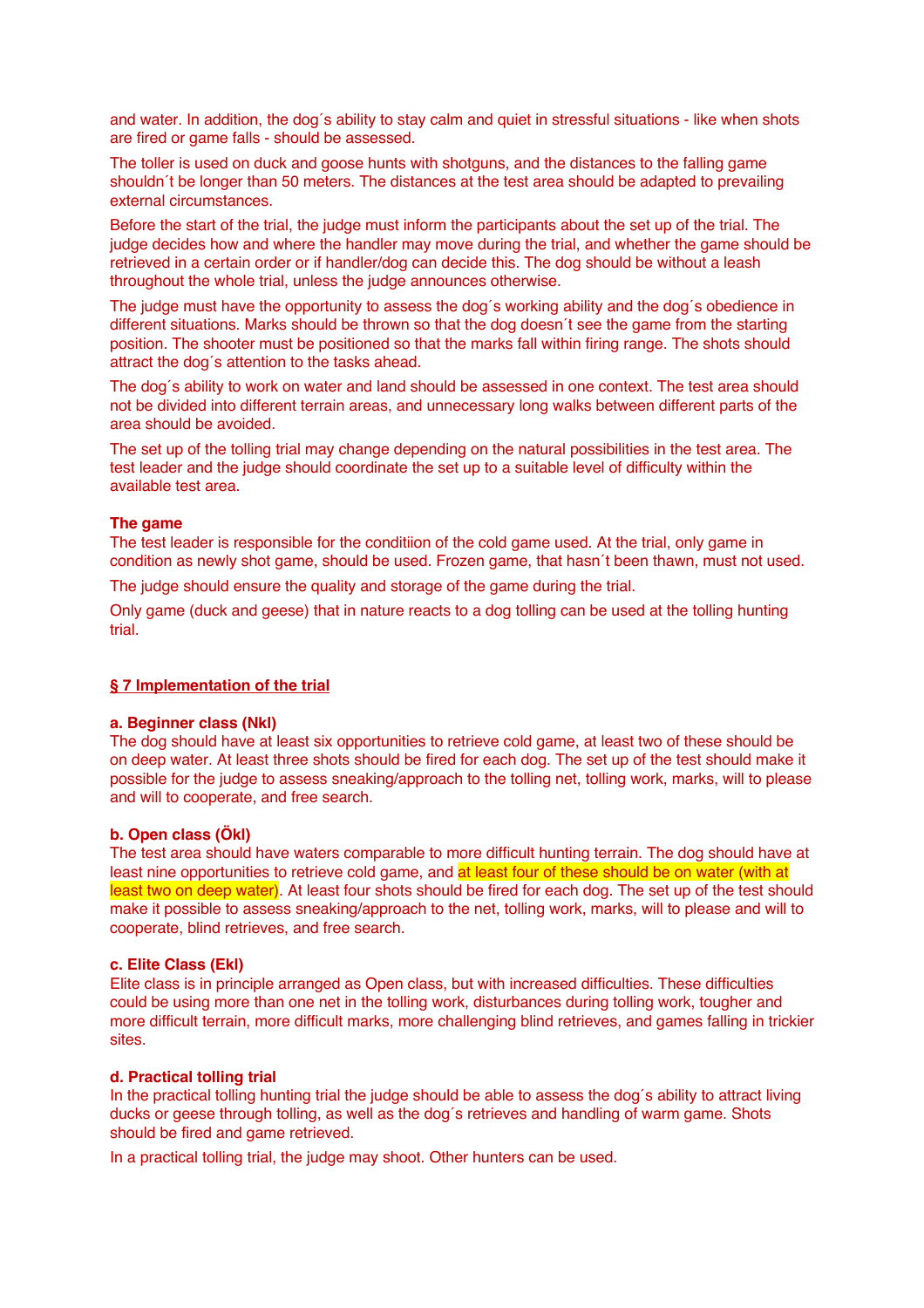At a practical tolling trial both the handler, and all other participants, must have a national hunting card (statligt jaktkort)

To pass the practical tolling trial, the dog and handler should do two tolling works successfully attracting birds within shooting range, as well as at least one warm game should have been retrieved in a correct mode.

# **§8 Subjects of assessment**

The tolling hunting trial are arranged to assess a dog´s ability to attract birds and its will to work, find and retrieve fallen birds on land and on water.

The following qualities should always be assessed.

#### **a. Will to please**

Will to please or will to cooperate is a expression covering how easily the dog can be led and handled in differing situations during the hunting trial. The dog´s will to please is evaluted throughout the whole trial. It is expected from a toller to follow the handler obediently, attentively and compliantly through the terrain.

Repeated commands and corrections from the handler to keep the dog in place affects the final price level. If the dog goes completely out of hand, this is a disqualifying fault and entitles the judge to stop the test.

# **b. Tolling**

The tolling trial always starts with tolling - the sneaking approach to the net and the tolling work at the net. The dog should be unleached before sneaking begins. The shooter should not participate in the sneaking approach to the net.

The tolling work should attract ducks and geese on water, to come closer and within shooting distance. The tolling runs should get the birds interested and curious. When the birds starts moving towards the hiding place, the dog can be hidden behind the net. If and when birds hesitates, the dog can be sent out for more tolling. At the tolling trial, the judge instructs the handler when the dog should be active or passive.

When requested, the dog should wait calmly and quietly in the hiding place, behind the net. When the shot or shots are fired, the dog should be on the side of the net, so that it can see and mark the falling game. Before the shots, the judge must give a signal to the handler.

The tolling work should preferably be in a playful style and in good speed. Playfulness, that doesn't affect the speed and tempo of the tolling, is preferred and seen as an benefit for the dog. In Ökl (Open) and Ekl (Elite), the dog should retrieve the tolling object without commands. The tolling runs are usually on open terrain or cleared paths in Nkl (Beginners), but can be in rougher terrain in higher classes.

In Nkl (Beginners) the tolling ends when the first shot is fired. In higher classes there can be more than one tolling work.

Lack of interest, or totally unfocused tolling, is a serious fault, and entitles the judge to stop the test.

## **c. Search**

In the free search the dog should cover the whole terrain, both the more open and the more difficult parts, efficiently and without waste of time. The search area should also include work in water. The judge may instruct the handler to send the dog to search in a specified area of the terrain.

Inefficient search is a disadvantage for the dog. A completely insufficient search entitles the judge to stop the test.

# **d. Speed**

The dog should work in good speed, without losing focus, or the ability to locate game. Low speed or slow work is a disadvantage for the dog.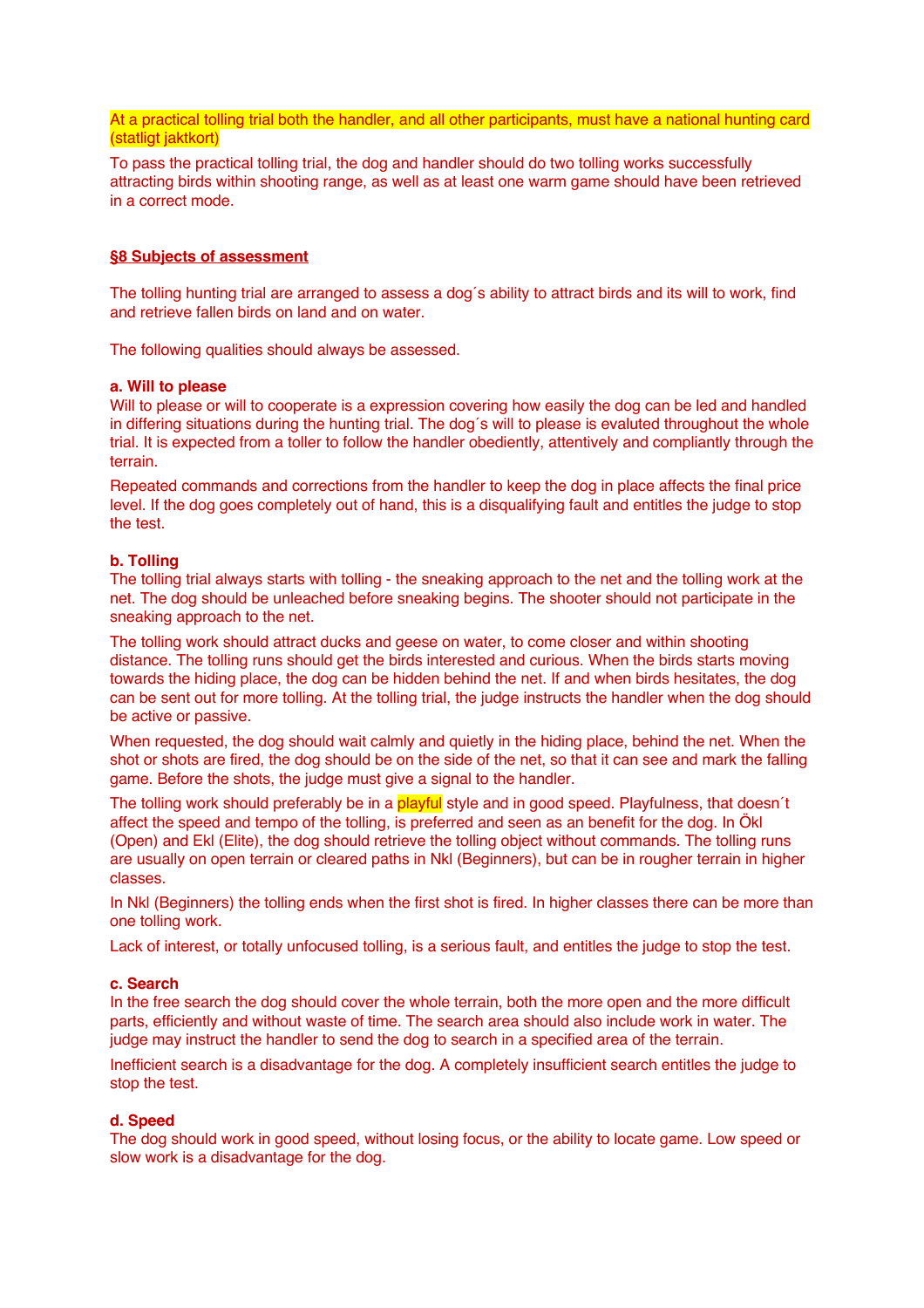# **e. Endurance**

The dog must show good perseverance during all the presented tasks at the test. Lack of endurance is a disadvantage for the dog.

# **f. Nose**

The dog must show a good nose, i.e. it must be able to effectively locate game with the help of scents and prevailing wind. It is a serious fault if the dog doesn´t use its nose, but caution should be exercised when assessing this, as the winds and the scents can be difficult to determine.

# **g. Blind retrieves / Directions**

The handler should be able to send and direct the dog to a specified place in the terrain. This specified place can be on land or on water. The blind retrieve should be efficient and quick.

It is a disadvantage to the dog, if the handler isn´t able to direct it to the specified place, or if the work is ineffective with many corrections and signals.

If the dog goes completely out of hand, the judge is entitled to stop the test.

# **h. Marking**

This refers to the dog's ability to concentrate on falling game, to remember where it fell, and then quickly locate and retrieve it.

Poor concentration and marking ability should be considered a disadvantage to the dog.

# **i. Reaction to shot**

Fear of gunshots, or uncontrollable agitation when shots are fired, are serious faults, which entitles the judge to stop the test.

# **j. Steadiness**

The dog should be calm, quiet and steady, when following the handler in the terrain, and when behind the tolling net. In the first part of the tolling trial, the dog should be able to switch between the spontaneous playful retrieves of the tolling object, and the correct handling of cold game. The dog should stay calm and quiet when shots are fired, when game is falling, and if it should come in contact with living game in the terrain. When the dog is expected to stay still (standing, sitting, lying down), it should remain calm and quiet. Steadyness with few or no commands from the handler is an advantage for the dog.

If the dog gets agitated and uncontrollable, it is a serious fault, which entitles the judge to stop the test.

# **k. Will to retrieve**

The dog should be spontaneous and quick to pick up and directly return with the game, without hesitation or without repeated commands from the handler. A clear refusal to retrieve a located game is a serious fault, which entitles the judge to stop the test.

The criteria of judging should be:

The will to pick up the game.

The will to quickly and direct bring the game to the handler.

# **l. Retrieval grip**

The game should be retrieved in such way, that it does not slip out of the mouth, that it doesn´t hinder the dog's movements, and that the game isn´t damaged by the dog´s teeth. The delivery of the game must be in hand in Ökl (Open) and Ekl (Elite). In Nkl (Beginners) it is preferred that all game are delievered in hand.

The criteria of judging the grip should be:

The correctness of the grip.

The softness of the grip.

The delivery of the game to the handler.

The grip is not assessed during tolling work.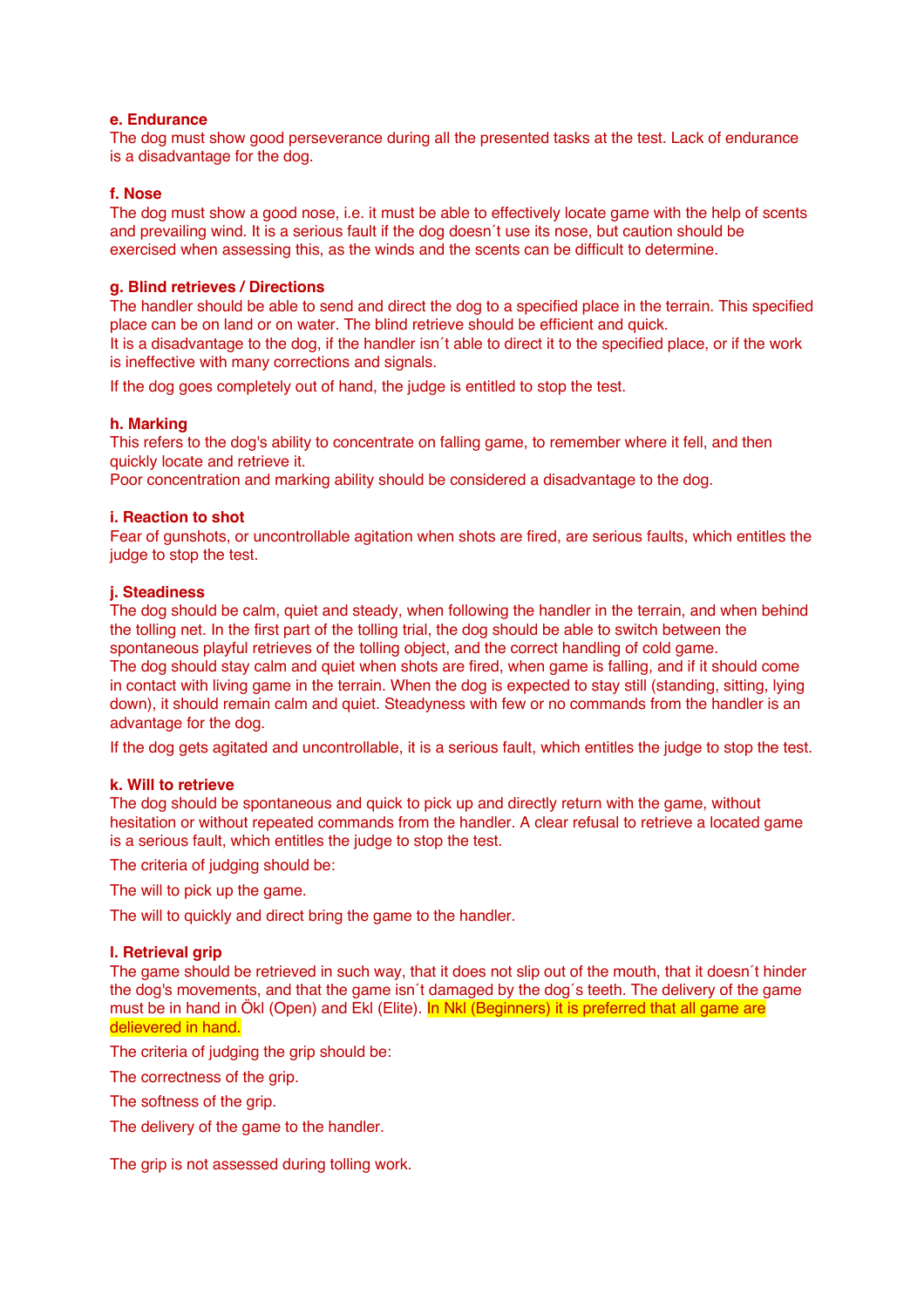Grips that damage the game is a serious fault, which entitles the judge to stop the test.

# **m. Swimming / technique**

The dog should have an efficient way of swimming. Inefficient and/or splashing swimming should be considered a disadvantage to the dog.

# **n. Water passion**

The dog should quickly and without hesitation enter water. It should be bold and unaffected of water vegetation.

Lack of boldness in water should be considered a disadvantage to the dog. Refusal to enter water is a serious fault, which entitles the judge to stop the test.

# **o. Dog tolerance**

Reglegated by the common rules of SKK.

# **§9 Interruption of the trial**

If the dog performs a completely unsatisfactory work, this entitles the judge to stop the test.

Serious faults, that entitles the judge to stop the test, are:

Completely unsatisfactory tolling work, completely unsatisfactory search, dog completely out of hand, strong fear of gunshots, excitement making the dog difficult to control, obvious refusal to retrieve found game, grip that harms the game, refusal to enter water.

If the judge during the trial deems the performance of the dog as "Not sufficient", this does not justify the judge to stop the test.

A handler / dog that stops the trial before all tasks are solved will receive a "Not sufficient" (NS).

# **§ 10 Assessment**

The judge should make her or his opinion about the dog´s work according to the decided rules for the tolling hunting trials.

After the trial, the judge should give each participant / handler both a verbal summary and a written protocol with all the criteria in §§8a-o. This should also be done with dogs that receives a "Not sufficient" or when the judgement was stopped.

The judgment based on the judge´s perception of the dog´s work is final.

# **§ 11 Price levels.**

The price given to the dog should follow the judge´s overall impression of the dog´s work at the trial, the dog´s general efficiency, and it´s capacity as a hunting dog in different situations. The tolling work is decisive for deciding the highest price the dog can receive.

Quality assessment is applied in all classes.

The dog is awarded "Excellent", "Very good", "Good", or "Not sufficient".

To get "Excellent" or "Very good", the dog should have made more than acceptable work in all the criteria mentioned in §8.

A particularly excellent dog can be awarded an "Excellent with honors". This can be awarded in all classes.

In the event of an injury (dog or handler), which prevents the safe completion of the test, the test is stopped and the dog will receive "Can't be judged".

At a practical hunting test, the only given prices are "Passed" or "Failed to pass". In the event of an injury, or if there are not birds at the test area, the dog will receive "Can't be judged".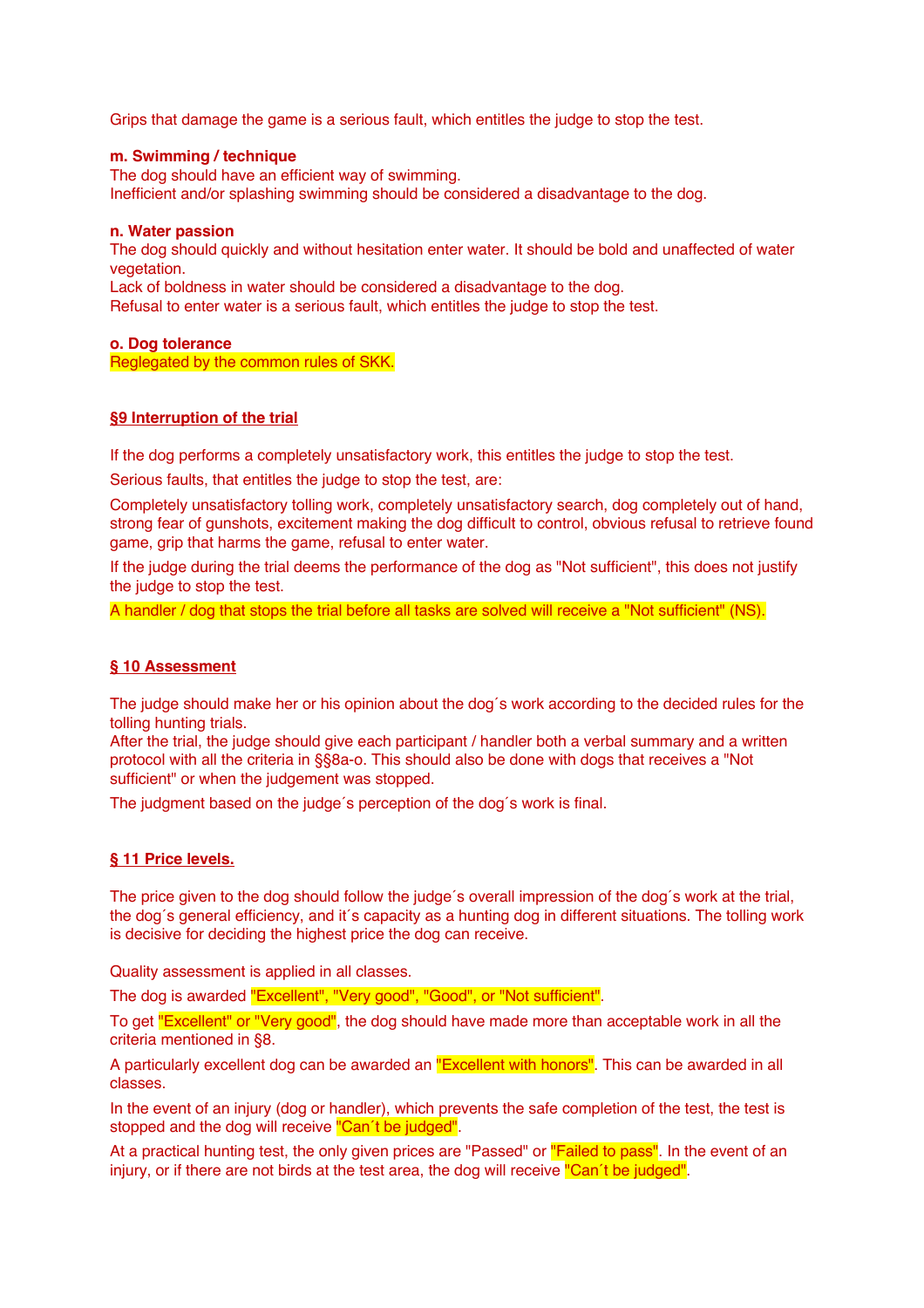# **a. Beginner class (Nkl)**

In this class, above all, the dog´s will to work and will to please should be judged.

In order to receive "Excellent", the dog should show very good will to work, will to retrieve, and will to please, and it should not show any serious faults or shortcomings in the work.

For "Very good", the dog should show good will to work and will to retrieve, while some errors or shortcomings can be accepted.

For "Good", the dog should show good will to work and an accetable will to retrieve, while even clear mistakes and shortcomings can be accepted, if these can be seen as inexperience and/or youth.

#### **b. Open class (Ökl)**

In order to receive "Excellent", the dog must complete all tasks at the tolling trial in a convincing way, and be considered a good hunting dog.

For "Very good", the dog should perform a good trial, while some errors or shortcomings can be accepted.

For "Good", the dog should perform a good trial, with no faults or shortcomings that should exclude the dog from a price.

#### **c. Elite class (Ekl)**

In elite class, high demands should be placed on the dog's work in all aspects and criteria.

In order to receive "Excellent", the dog must complete the trial in a very convincing way, and be considered a very good hunting dog.

For "Very good", the dog should perform a very good trial, with only minor errors or shortcomings. For "Good", the dog should perform a good trial, with few faults or shortcomings.

#### **d. Practical tolling trial**

For the dog to pass in the practical tolling trial, it is required that the dog can show two successful tolling works that lures birds within shooting range, as well as at least one retrieval of a newly shot game.

# **§ 12 Instructions for handlers**

Dog handlers are required to know the rules for tolling hunting trials, but have the right to ask the judge questions regarding the procedure and the trial before the start. A handler must be able to move within the test terrain.

The decisions, assessments and prices given by the judge should not be discuss at the trial, or in public after the test.

It is forbidden to physically discipline a dog. Violation of this, results in exclusion from the trial.

Handlers should strive to lead their dogs, so that they work with joy and willingness.

Commands and signals should be low-key and sparse. Physical contact with the dog during the test , with the purpose of calming or correcting it, is not permitted.

Training collars, et cetera, that the dog may associate with pain or punishment, are not allowed during the test.

#### **§ 13 Protest**

The judgments can be changed in the following cases:

a) If errors of a technical nature have been committed.

b) If the dog didn´t have the right to participate, according to current rules.

Participants can thus not protest against the judge's general judgements and/or given prices.